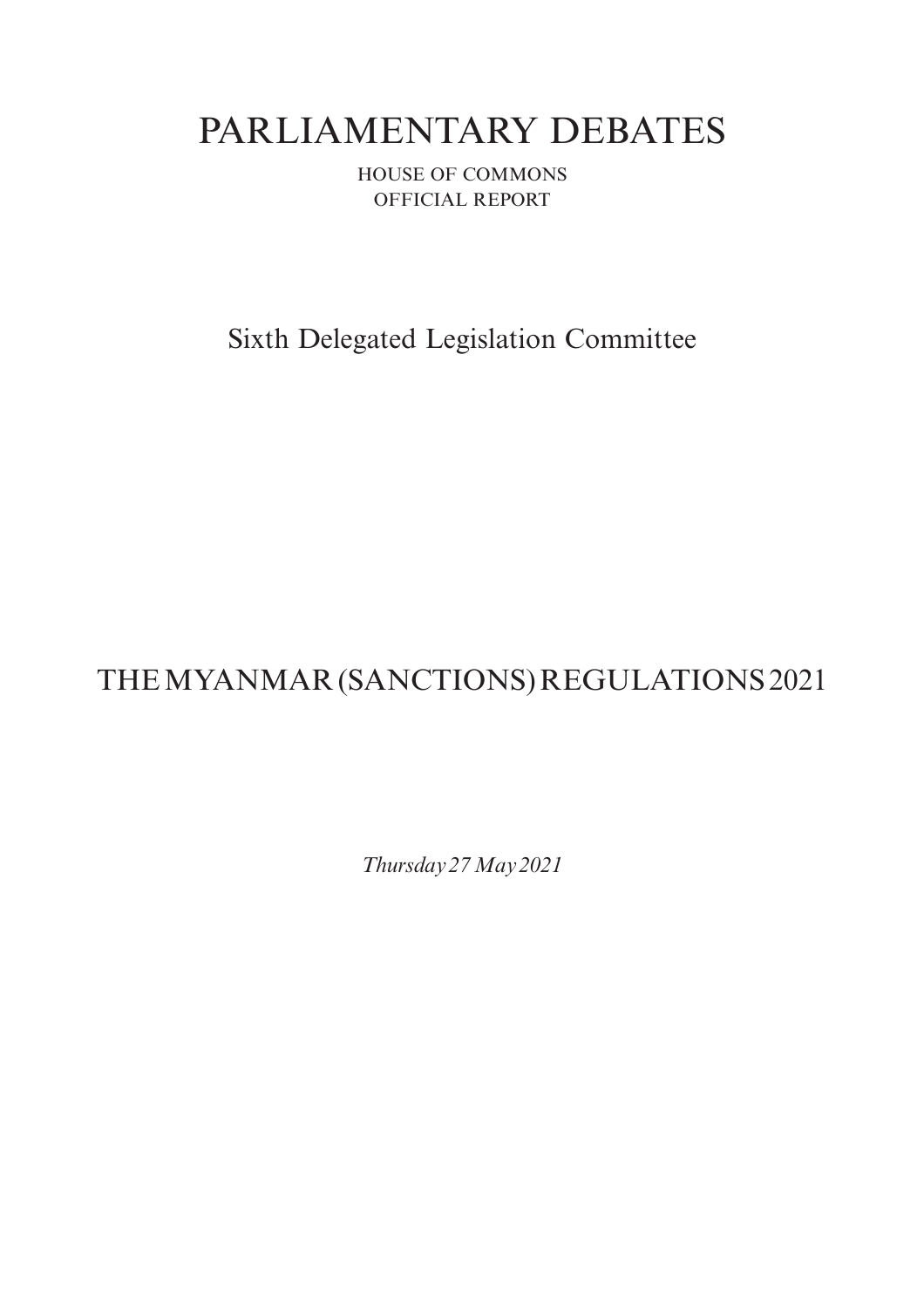No proofs can be supplied. Corrections that Members suggest for the final version of the report should be clearly marked in a copy of the report—not telephoned—and must be received in the Editor's Room, House of Commons,

**not later than**

**Monday 31 May 2021**

© Parliamentary Copyright House of Commons 2021 *This publication may be reproduced under the terms of the Open Parliament licence, which is published at www.parliament.uk/site-information/copyright/.*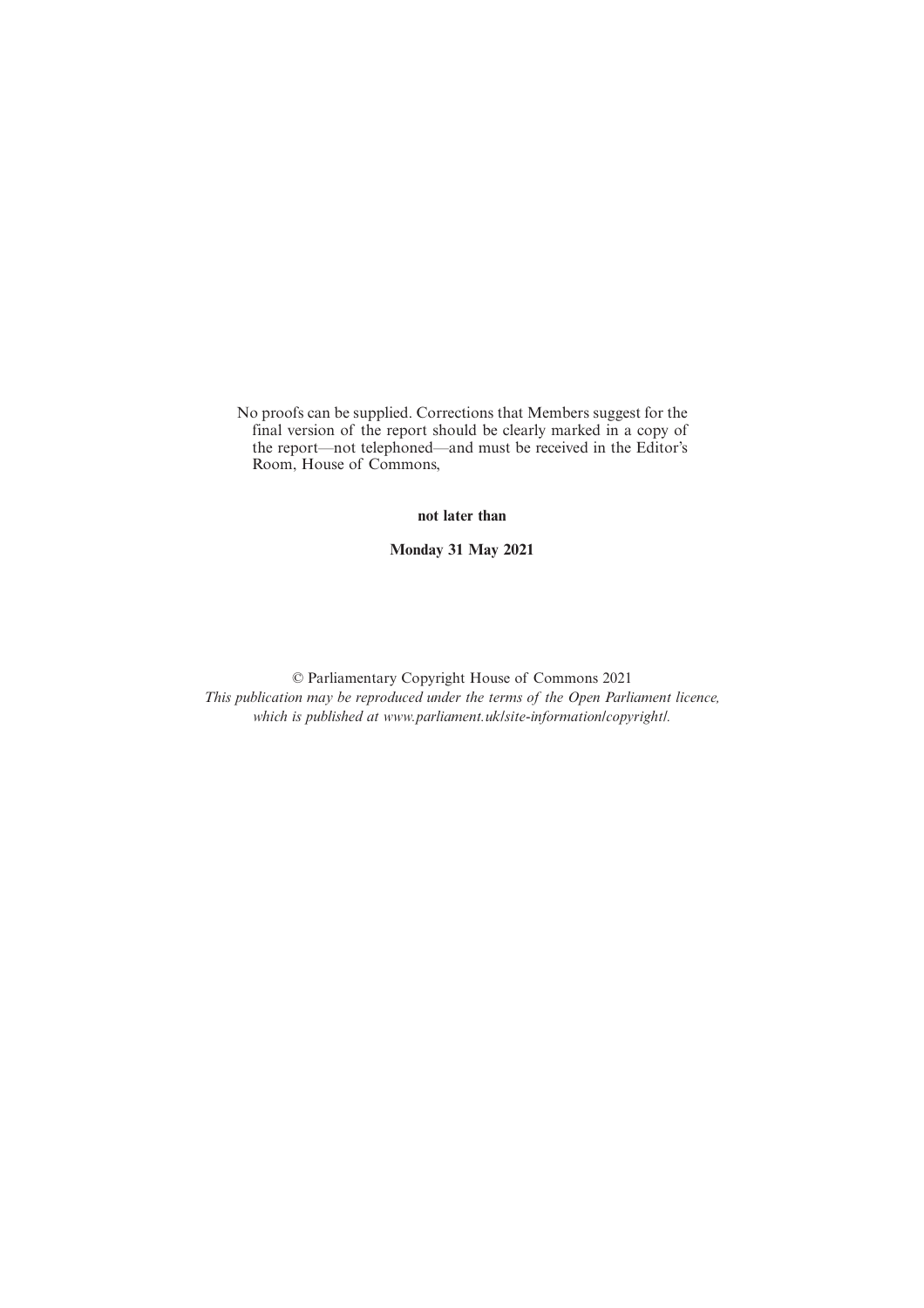## **The Committee consisted of the following Members:**

*Chair:* GRAHAM STRINGER

† Adams, Nigel *(Minister for Asia)* Bradshaw, Mr Ben *(Exeter)* (Lab)

- Caulfield, Maria *(Lewes)* (Con)
- Eagle, Maria *(Garston and Halewood)* (Lab)

† Harris, Rebecca *(Lord Commissioner of Her*

- *Majesty's Treasury)*
- Huq, Dr Rupa *(Ealing Central and Acton)* (Lab)
- † Kinnock, Stephen *(Aberavon)* (Lab)
- Mak, Alan *(Lord Commissioner of Her Majesty's Treasury)*
- Mann, Scott *(Lord Commissioner of Her Majesty's Treasury)*
- Morris, James *(Lord Commissioner of Her Majesty's Treasury)*

Morrissey, Joy *(Beaconsfield)* (Con) Pursglove, Tom *(Corby)* (Con) Ribeiro-Addy, Bell *(Streatham)* (Lab) † Rimmer, Ms Marie *(St Helens South and Whiston)* (Lab) Rutley, David *(Lord Commissioner of Her Majesty's Treasury)* Thomson, Richard *(Gordon)* (SNP) † Tomlinson, Michael *(Lord Commissioner of Her Majesty's Treasury)* Bradley Albrow, *Committee Clerk*

**† attended the Committee**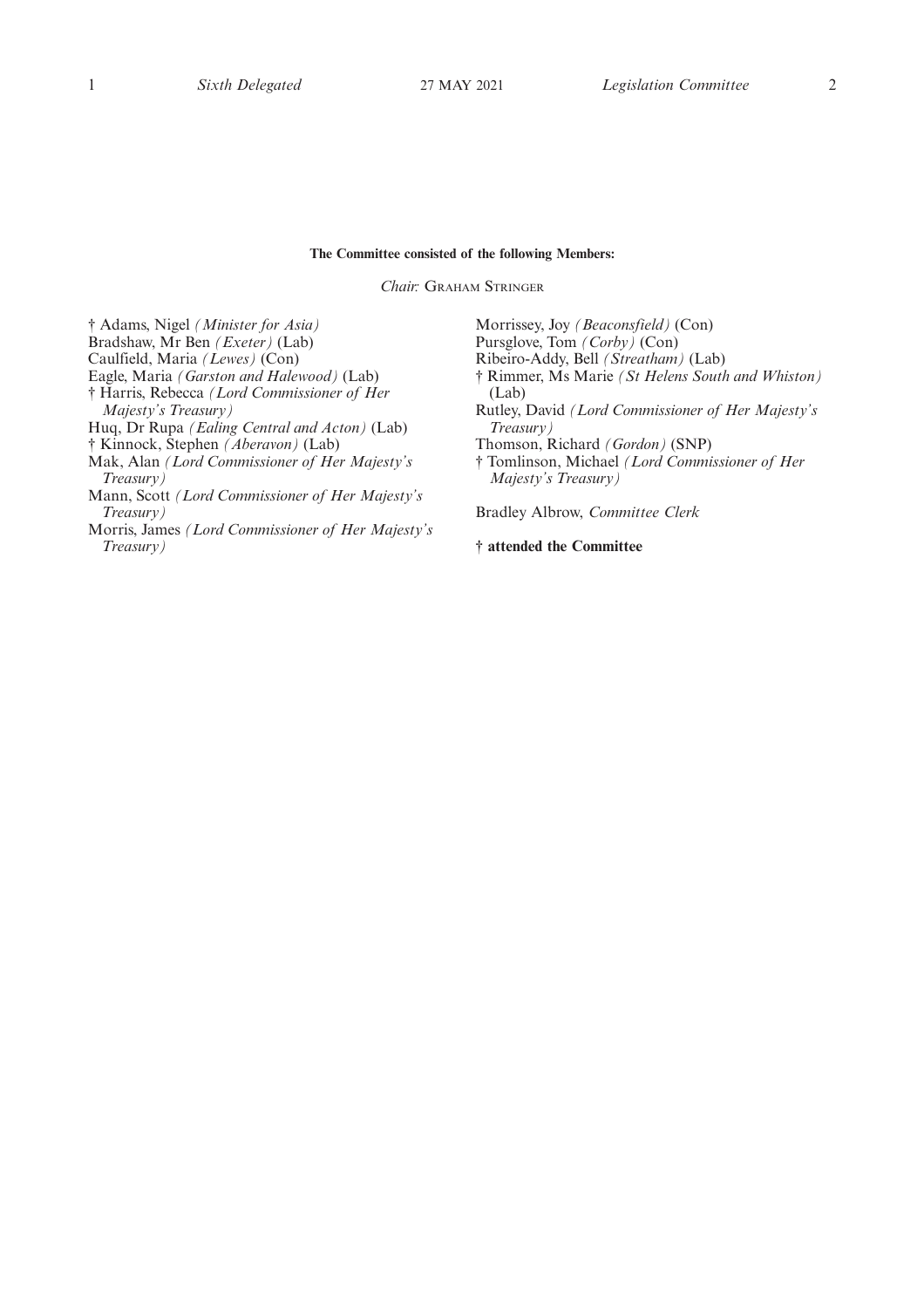# Sixth Delegated Legislation **Committee**

*Thursday 27 May 2021*

[GRAHAM STRINGER *in the Chair*]

# **Myanmar (Sanctions) Regulations 2021**

11.30 am

**The Chair:** Before we begin, I remind Members to observe social distancing and, when not speaking, to wear masks.

**The Minister for Asia (Nigel Adams):** I beg to move,

That the Committee has considered the Myanmar (Sanctions) Regulations 2021 (S.I. 2021, No. 496).

As ever, Mr Stringer, it is a pleasure to appear under your chairmanship. The statutory instrument before us was laid on 29 April under the powers provided by the Sanctions and Anti-Money Laundering Act 2018, also known as the sanctions Act. The instrument revokes and replaces the Burma (Sanctions) (EU Exit) Regulations 2019, which had previously established the UK's sanctions regime in respect of Myanmar. The 2019 regulations brought the policy effect of the European Union's Myanmar regime into UK law at the end of the transition period. That regime was designed as a response to the serious human rights violations committed by the Myanmar security forces, including widespread and systematic attacks on ethnic minorities and the ethnic cleansing of the Rohingya in 2017.

As Committee members know, on 1 February this year the Myanmar military launched a coup that disregarded the democratically expressed will of the Myanmar people, and arrested Aung San Suu Kyi, among many others. Peaceful protest has been met with brutal force, with more than 700 civilians killed and more than 4,000 detained. There are credible reports of torture, humanitarian relief organisations have been refused access, and there are internet shutdowns and the intimidation and persecution of civil society, which have restricted access to information and journalistic freedoms. We are pressing the military to return power to the democratically elected Government of Myanmar; to protect the rights and freedoms of the Myanmar people, including their right to political protest; to release all those who are arbitrarily detained; and to ensure unobstructed humanitarian access.

Targeted sanctions are a key part of our response. However, the 2019 regulations did not contain purposes or designation criteria that would allow us to make designations in relation to the coup. The Government therefore took the decision to revoke and replace the 2019 regime, which focused more narrowly on human rights compliance among the Myanmar security forces. The new regulations, which we are considering, expand the purposes and designation criteria from those set out in the previous 2019 regulations.

The purpose of our new regime is to promote peace, security and stability in Myanmar; to promote respect for democracy, the rule of law and good governance; to discourage the repression of the civilian population; and to promote compliance with international human rights law and respect for human rights, including the rights to liberty and security and the rights to freedom of expression and peaceful assembly. As for designations, the regulations enable us to designate not only members of the Myanmar security forces, but any other individuals or entities that meet the designation criteria, including those supported by the junta.

We are now able to designate people not only for committing serious human rights violations, important as that is, but for undermining democracy, the rule of law or good governance; repressing the civilian population; violating international humanitarian law; obstructing humanitarian assistance activity; or any other action, policy or activity that threatens peace, stability or the security of Myanmar. We had already designated the two largest military conglomerates—Myanmar Economic Holdings Ltd and Myanmar Economic Corporation under the global human rights sanctions regime before we laid the new regulations.

Significantly, the regulations give us the power to list entities under our geographic regime, allowing us to target the military's economic interests and demonstrating that we stand in solidarity with the domestic movement to boycott businesses linked to the military. On 17 May, we used the regulations to designate the Myanmar Gems Enterprise. Gems are a multibillion dollar trade in Myanmar and a key source of revenue for the junta.

In addition to expanding the purposes of the designation criteria, the new regulations create another licensing purpose for financial sanctions, enabling the Treasury to grant a licence to conduct otherwise prohibited activities, if those activities are in connection with humanitarian assistance activity. That helps to ensure that the effects of the sanctions are targeted and that there is no unintentional impact on humanitarian operations. Otherwise, the substance of the regulations is the same as we set out in the previous legislation, and the types of sanctions measures permitted—financial, trade and immigration—have not changed.

It is important to note that the new regulations retain the comprehensive arms embargo, which the UK worked to secure while we were in the EU. They also retain trade prohibitions on dual-use items for military use, as well as items that could be used to intercept or monitor telecommunications and repress the civilian population. Finally, the regulations also prohibit the provision of military-related services, including the provision of technical assistance, to or for the benefit of the Myanmar security forces, which are defined to include the Tatmadaw, the police force and the border force.

Of course, sanctions are only one element of our response to the coup. We have been at the forefront of the international response, capitalising on our presidencies of both the G7 and the United Nations Security Council, as well as our relationships with Association of Southeast Asian Nations member states and others in the region. At the G7 Foreign and Development Ministers meeting on 4 and 5 May, we ensured that the G7 countries were aligned in calling for the military to restore democracy to Myanmar. We also got all G7 countries to commit for the first time to preventing the supply, sale or transfer of weapons, munitions or other military-related equipment to Myanmar.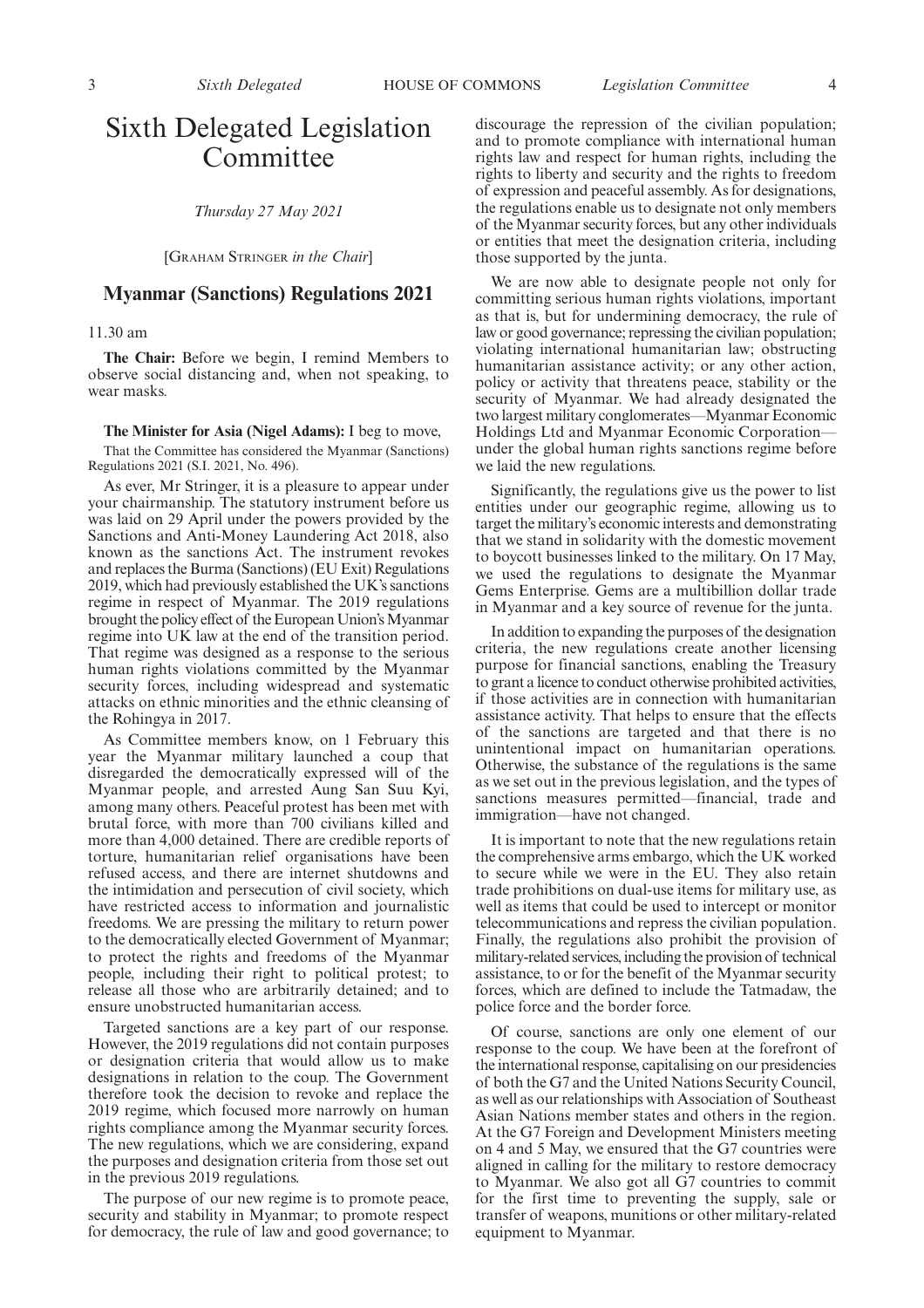Similarly, our leadership at the UN Security Council has ensured that the issue remains at the forefront of its agenda. We have secured a succession of strong Security Council statements, which condemn the violence, call for the release of political detainees and support Myanmar's democratic transition.

In addition, we are working closely with civil society to build community resilience and help create the foundations for a more open, inclusive and democratic Myanmar. However, sanctions provide an important tool to take concrete and meaningful steps that demonstrate to the junta that its actions have a cost and that it cannot repress the population of Myanmar with impunity.

Our designations have already undermined the credibility of the junta and its governing body, the State Administration Council, and have also reduced its access to key revenue streams. We are giving consideration to further possible designations that would meet our objective of targeting the military's revenue streams, while mitigating the risks to the wider population.

As I set out at the beginning of my speech, the UK considers the recent action of the junta and the Myanmar security forces to be abhorrent. They have undermined democracy, brutally repressed protests, arbitrarily detained thousands, and killed hundreds of innocent people, including children. These regulations expand our powers to impose sanctions in response. They demonstrate that we will not accept such egregious violations of human rights. They enable us to stand with our international partners and, most importantly, with the people of Myanmar in working towards a peaceful, prosperous and democratic future. I welcome this opportunity to hear the views of Members on the regulations, and I commend them to the Committee.

#### 11.38 am

**Stephen Kinnock** (Aberavon) (Lab): It is a pleasure to serve under your chairmanship, Mr Stringer. I thank the Minister for setting out the need for this secondary legislation. It is of course absolutely critical that we as a country get the legalities around sanctions frameworks correct so that we can act with speed to apply sanctions against those who seek to repress the population of Myanmar or who break international law.

Sanctions play a critical role in holding Governments to account, not least in Myanmar. Recent events in the country, as the Minister has said, have been absolutely appalling and devastating, with more than 800 deaths of protesters at the hands of the tyranny of the Tatmadaw. The Labour party will always speak up for universal rights and freedoms, the rule of law, and democracy across the world, including in Myanmar.

Few with knowledge of Aung San Suu Kyi's Myanmar would claim that the country's democracy was in rude health. Her failure to stand up for the Rohingya people in the face of the military has been deeply troubling, but the fact remains that her party secured a landslide victory in the November election. It is clear that Myanmar's fragile democracy must be respected and protected. Elected politicians should not be languishing in prison cells; protesters should not be lying dead on the streets. The military coup is a flagrant breach of the constitution of Myanmar, and it must be condemned in the strongest terms. The army's claims of voter fraud are utterly spurious: this is a naked power grab. The barbaric killing of more than 800 protesters is a scar on the conscience of the world.

But words are not enough. We need international action, and a functioning sanctions regime is a good start. We are pleased that the Government are seeking to make the scope for sanctions less restrictive than under the previous legislation. However, the sanctioning of Myanmar officials and military-owned companies has been too slow across the board. For example, the sanctioning of Myanmar Economic Holdings Ltd and Myanmar Economic Corporation did not come until after the 1 February coup, despite the fact that we on the Labour Benches had been asking for those sanctions for well over six months before then in relation to the Myanmar Government's appalling persecution of the Rohingya.

It is also clear that the Government should have seen the 1 February coup coming. For decades, the power-hungry Myanmar military have oppressed and persecuted the Burmese people, committing countless atrocities—most notably the apparent genocide against the Rohingya without meaningful consequence. If you give a bully an inch, he will take a mile, and the 1 February coup is testament to that fact.

While the Gambia has shown real leadership by taking Myanmar to the International Court of Justice on allegations of genocide, the wider response from the international community—including, unfortunately, the UK Government—has been somewhat lethargic. We do not understand why the Government continue to drag their feet on this point. Experts who observe what is happening in Myanmar, and have done for many years, note that the military were emboldened by the weak international response on the Rohingya and, of course, have been further emboldened by the tacit support that they have received from China. It was telling that the Chinese Government simply "noted" the 1 February coup without condemning it, while the main state news agency in China described the coup as merely a "cabinet reshuffle".

Now is the time for the UK and the wider international community to stand up for the Burmese people, so I would like to press the Minister on some of the actions that the UK Government must take. First, the Foreign, Commonwealth and Development Office must seek to apply further sanctions where appropriate. Ministers should work with NGOs such as Burma Campaign UK and Justice for Myanmar on getting the designations right so that they have a laser-like focus on the Burmese military. I would be grateful for the Minister's assurance that that is happening.

On the specifics of this legislation, will the Minister make something clear? Part 6 of the regulations

"provides for certain exceptions to this sanctions regime, in particular in relation to financial sanctions (for example to allow for frozen accounts to be credited with interest or other earnings)".

Will he say a little more about what the exceptions are, when they might be needed and where the situations might occur, so that we can get a bit more flesh on the bones? For instance, in what situation would it be important for a bank account to accrue interest if it had been frozen because its owner had committed serious human rights abuses?

Secondly, aside from sanctions, the Government should use their international influence to seek to extend the arms embargo against Myanmar. Clearly, Russia and China will not be participating in that, but we must still seek to build the broadest possible international coalition.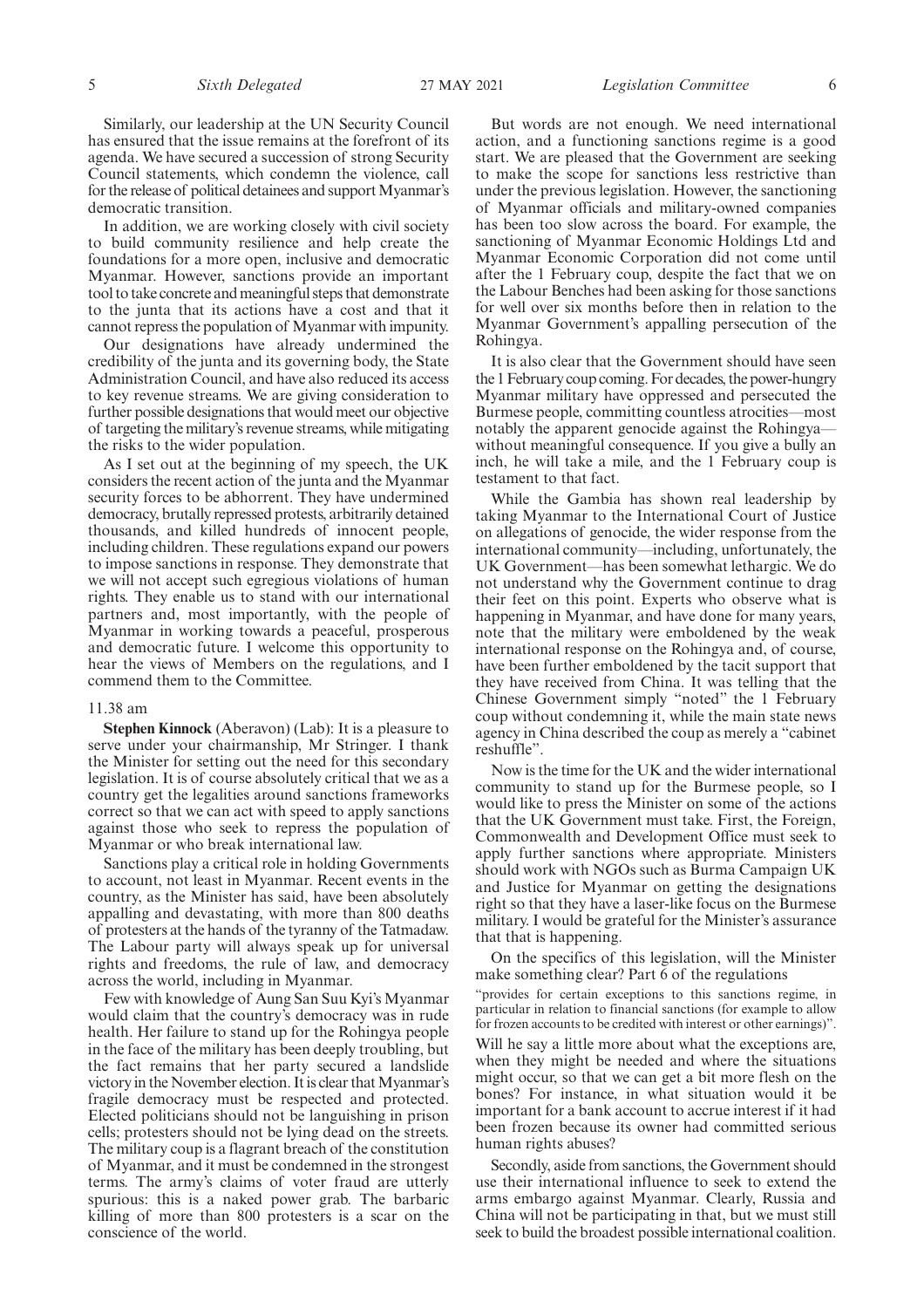### *[Stephen Kinnock]*

The Chinese Government may just be opposed to having a failed state on their doorstep. What steps are the UK Government taking in that regard?

Thirdly, the UK Government should think carefully about whether they recognise the military junta as the legitimate Government of Myanmar. There are legal and practical challenges here; we on the Labour Benches fully understand that. But we also feel that we should be standing in full support of the Myanmar ambassador Kyaw Zwar Minn in refusing to recognise new appointments by the junta to the embassy here in London. Will the Minister set out the Government's position on that?

Fourthly, when the moment is right the UK Government should publicly declare that it is time to refer Burmese officials to the International Criminal Court via the United Nations and call on other countries to follow suit. Just because Russia and China can block the referral in the UN Security Council does not mean that the UK should be prevented from doing what is right.

Finally, the UK must now finally join the Netherlands and Canada in formally supporting the Gambia in its International Court of Justice case against Myanmar. Myanmar's first report has now been submitted. The FCDO must ask for that report to be made public so that the international community can scrutinise the contents.

The Opposition support the legislation in front of us today, but the people of Myanmar need a stronger response from the UK Government and the international community—and they need it now. The UK must stand up for its values and interests, and those include the rule of law, democracy and human rights in Myanmar.

### 11.45 am

**The Minister for Asia (Nigel Adams):** I am grateful to the hon. Gentleman for his contribution and his support for the changes to the sanctions regime that are before us today. I will address some of the points that he has raised but, as I said in my opening speech, the regulations give us the power to target not only members of the Myanmar security forces but the civilian members of the junta and the economic interests that fund their activities.

We have been clear about our support for the ICJ process. We have urged the military to comply with the provisional measures rulings. We also provided funding to enable Rohingya citizens to attend the hearings in December 2019. Obviously, that case will develop in the coming months. We are monitoring developments closely, and will consider the legal arguments to establish whether a UK intervention would add value. But we have made it extremely clear that we believe Myanmar should comply with the provisional measures.

On the question of the asset freezes, all sanctions regulations that contain asset freezes include exceptions related to interest—crediting frozen accounts, among other things. This is standard practice. However, interest on frozen accounts will also be frozen when added to an account. I hope that that clears up that issue.

As the hon. Gentleman knows, I have met the ambassador on several occasions. We commend his bravery in standing up for democracy in Myanmar, and we strongly condemn the bullying behaviour of the junta towards him. It has come at great personal cost to him to speak out against the regime. We have offered him and delivered further significant support. We have received notification in accordance with the Vienna convention on diplomatic relations of the appointment of a chargé d'affaires ad interim to act provisionally as head of Myanmar's mission in the UK. Under the Vienna convention, the appointment by foreign states of an interim chargé does not require our approval. I hope that establishes that point for the hon. Gentleman.

The measures will demonstrate that the United Kingdom will not stand by in the fact of unacceptable behaviour by the junta. We are ready and willing to act as a force for good in the world, and we will stand up for those who believe in democracy. We work closely with our international partners on this, and we are fortunate in having the two presidencies that I mentioned earlier. We are regularly in contact with ASEAN partners, and we welcome the five points that they came out with following their leaders' meeting a couple of weeks ago. I assure the hon. Gentleman that we are working tirelessly with international partners on this measure. We all want to see democracy restored in Myanmar at the earliest opportunity, and I commend the regulations to the Committee.

*Question put and agreed to.*

11.50 am

*Committee rose.*